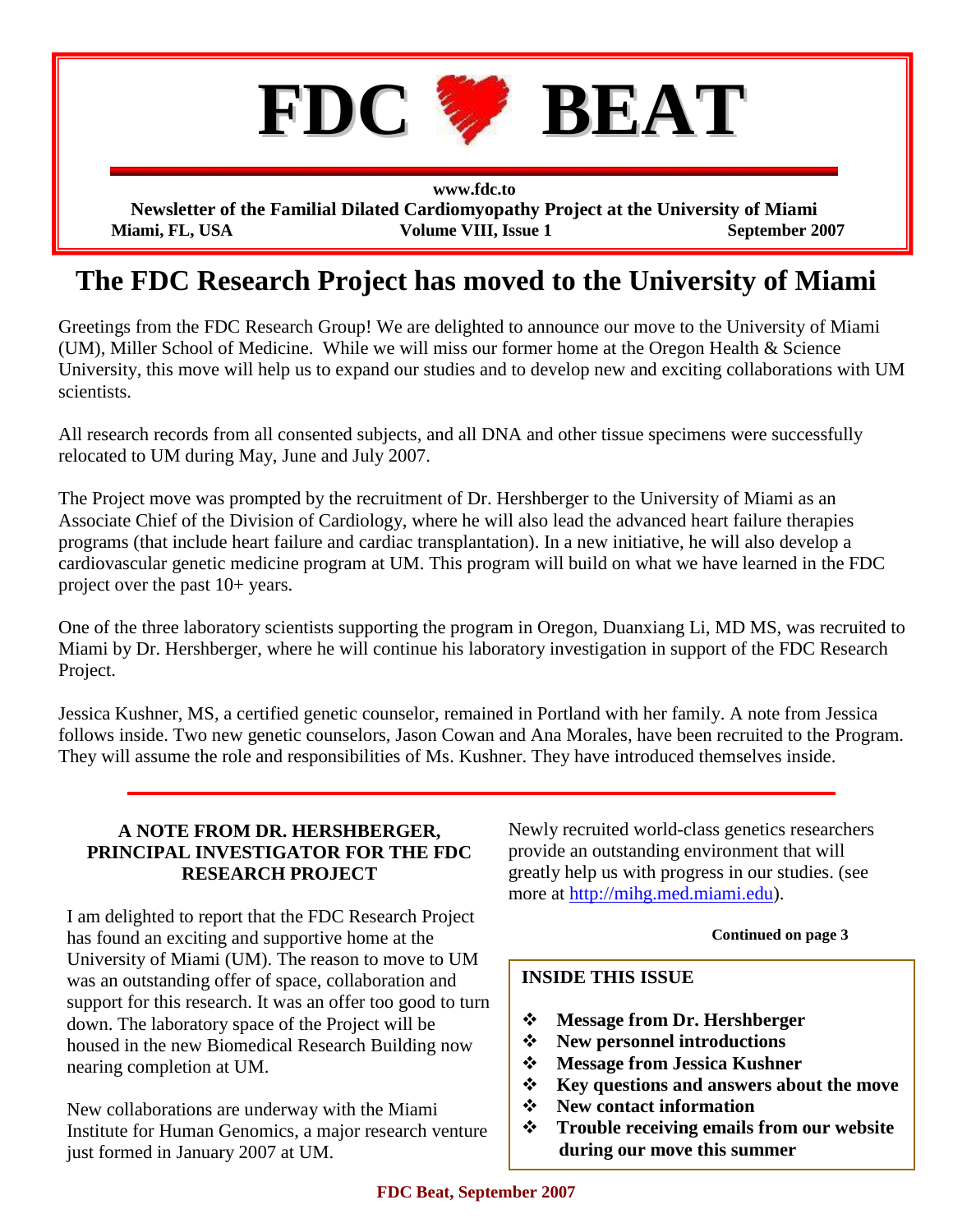# **A NOTE FROM JESSICA KUSHNER, GENETIC COUNSELOR:**

To FDC Project participants, families, and other readers of the FDC Beat,

As you've read in this edition of FDC Beat, Dr. Hershberger's FDC Project recently relocated to the University of Miami in Florida. With my family and I living in Portland, Oregon, I thus will not be working with the FDC Project anymore. After almost six years as the FDC Project genetic counselor/study coordinator, saying goodbye to everyone is a hard thing to do. I have been very fortunate to work with a great team of doctors, nurses, scientists, and assistants - all smart, goodintentioned people working hard to increase knowledge about FDC, its causes and treatment. Even luckier still, I had the opportunity to work with incredibly giving patients and families, willing to share their personal and family stories (not to mention blood and medical records!) for the good of the research, and in hopes of helping others.

One of the most enjoyable and special things about my FDC project work has been getting to know some of you and your families. I was fortunate to meet some of you in clinic or at screenings, and I got to correspond with people all over the U.S. and other countries. It was wonderful to connect and have continued communication with numerous people, many of whom I've never even met!

**Continued on page 3**

**JASON COWAN, MS** Genetic Counselor

I am pleased to be joining the FDC team as we begin an exciting new chapter of research and discovery at the



University of Miami. I am new to Florida, but am confident that the move will be as great for me as it promises to be for the project itself. Originally from Ontario, Canada, I completed my Bachelors of Science with Honors at the University of Guelph before beginning my Genetic Counseling at the University of British Columbia in Vancouver. My interest in genetics and cardiology began early in this training and has grown ever since. Before joining Dr. Hershberger's group, I journeyed to the arctic tundra of Iqaluit (the capital city of the Canadian territory of Nunavut) to study the effect of folic acid fortification on rates of birth anomalies among the Inuit. It was an incredibly rewarding experience, in a breathtakingly beautiful but seldom seen part of North America. With the move to Miami, I look forward to working with Dr. Hershberger, Ana, and the rest of the FDC team. Most of all, I look forward to speaking with you, the participants, as we continue the work begun at OHSU.

# **NEW PERSONNEL**

**ANA MORALES, MS** Genetic Counselor

I am honored to join the FDC team while working as a research genetic counselor, which is what I love the most. I received a Bachelor's degree



in Biology from the University of Puerto Rico (UPR) and a Master's degree in Genetic Counseling from Brandeis University in Massachusetts. Before becoming a genetic counselor, I worked as a research lab technician, contributing to genetics, molecular and neurology studies. I have worked as a research genetic counselor for several studies, including the Harvard Neuromuscular Disease Project, the Hermansky Pudlak study at the UPR, and the WAGR syndrome project at the University of Miami. For these projects, I worked as a liaison between the lab and candidate participants, as well as handling data and sample management. I have also provided clinical genetic counseling to prenatal, pediatrics and adult patients. I am eager to start applying my previous experience, and genetic counseling skills to this project. Coordinating genetic research studies has provided me with the unique opportunity to develop long term relationships with families, and I hope that I can continue doing the same as I get to know you.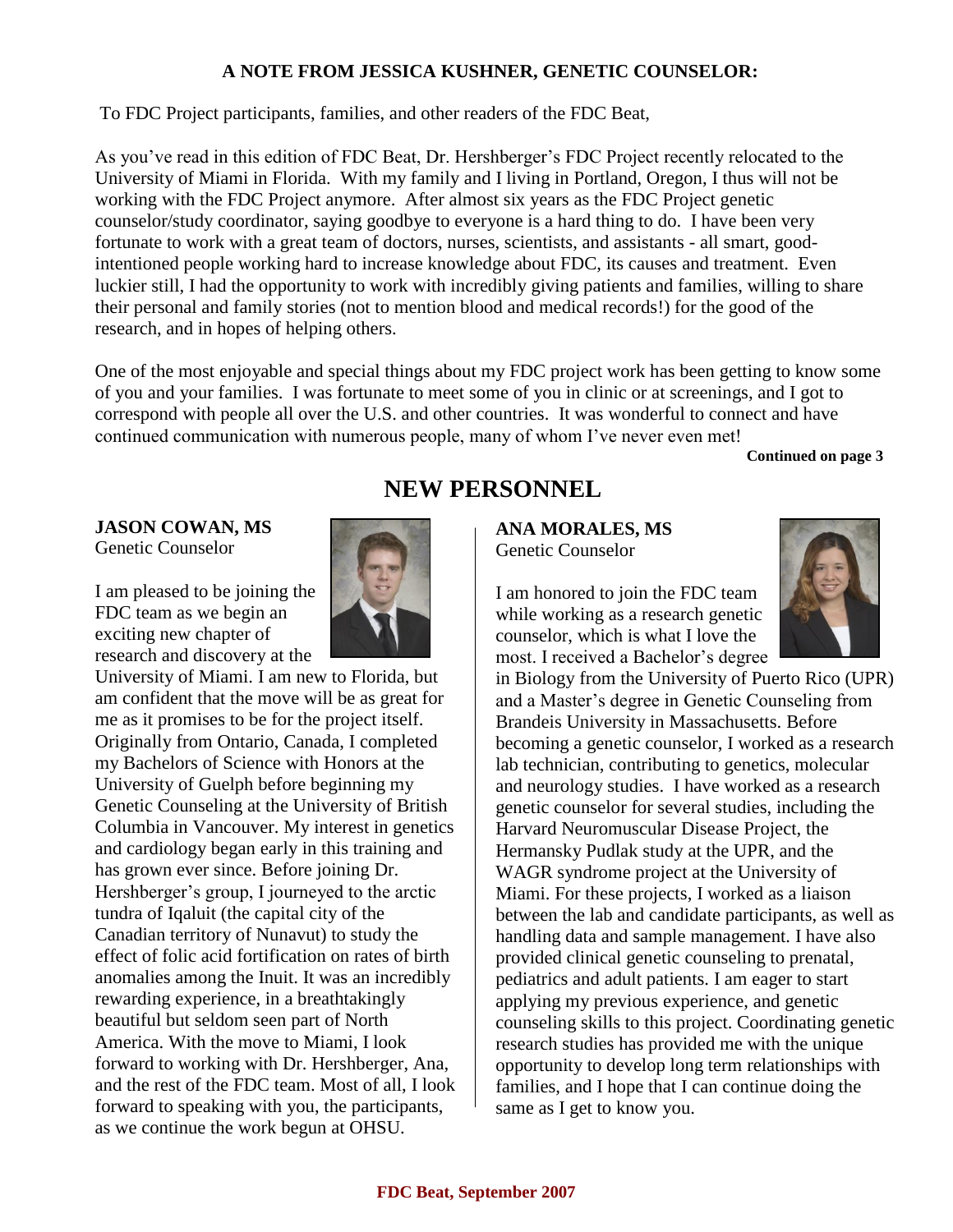## **Continued from page 1: A Note from Dr. Hershberger, Principal Investigator for the FDC Research Project**

Moving and start up support has been robust. Our NIH grant, which has funded all of the FDC Research Project through the years, is up for renewal this year. The funds committed from UM to the relocation of the Project will sustain our research efforts during this renewal.

The behavior of disease genes causing cardiomyopathy may vary between racial and ethnic groups. This South Florida location offers an enormous diversity of population.

Peoples of Hispanic ethnicity, and Blacks from the US and the Caribbean, will enrich the largely Caucasian population now enrolled in our study, thus improving our understandings of how cardiomyopathy manifests itself.

I'm certain that the FDC Project has a bright future to continue to discover and understand the genetics of dilated cardiomyopathy. We thank you for your continued interest and support in this work.

## **Continued from page 2: A Note from Jessica Kushner**

While I will no longer be part of the FDC Project staff, I will keep updated on the project and news about FDC (I've put myself on the newsletter mailing list!). You will be in great hands with Jason Cowan and Ana Morales, the new FDC Research Associates and Genetic Counselors.

As we've said many times, this research would not be possible without you. I know that many of you have experienced serious health problems, and even lost loved ones to this condition. Your generosity of time and support of this research not only made my job easier, but also serves as an example to me both professionally and personally, one that I will always take with me no matter what I am doing.

Thank you so much. Best wishes to all of you and your families for health and happiness.

## **The FDC Website "Contact Us" was not operational from approximately June 1, 2007!**

We apologize that during our move this summer our web hosting email account filled up and did not accept and forward any messages to us. If you have tried to communicate with us from approximately June 1 through September 13, 2007, we did not receive your message(s). Our systems are now operational.

# **QUESTIONS ABOUT OUR MOVE**

## *Will the project have the same goals?*

Yes, the goals remain the same: to identify and characterize families with FDC, and to determine the gene or genes that cause FDC. Maintaining the strong standards established at OHSU, **your genetic samples and medical records remain intact and confidential.**

*Will you continue working with the families enrolled through OHSU? Will the FDC Project recruit new families?* Yes, we will continue working with all previously enrolled families, and we will recruit new families to the study. If you or your family members have cardiomyopathy, please continue to keep us updated with any changes in your cardiovascular status.

# *Will the toll-free number be changing?*

Our toll free number, 877-800-3430, has been transferred to UM. When calling, you will have the option to speak with Ana or Jason, or to be connected with Dr. Hershberger, or with Dr. Li in our lab. When you call us, keep in mind that we are now in the Eastern Time Zone.

*What about the website?* The research website, [www.fdc.to,](http://www.fdc.to) is being moved to UM also. You may also use the website to contact us.

*What is the new contact information for the FDC Project?* We now have two mailing addresses, one for letter-mail and another for package-mail, such as FedEx deliveries.

**Letter-mail: Package-mail / FedEx:** The FDC Project Group The FDC Project Group Miami, FL, 33101 1120 NW 14<sup>th</sup> Street

Division of Cardiology University of Miami, Miller School of Medicine P.O. Box 019132, C-205 Clinical Research Building, C-205, Rm 1112 Miami, FL 33136

Please contact us at our toll free number if you have any questions about which address to use.